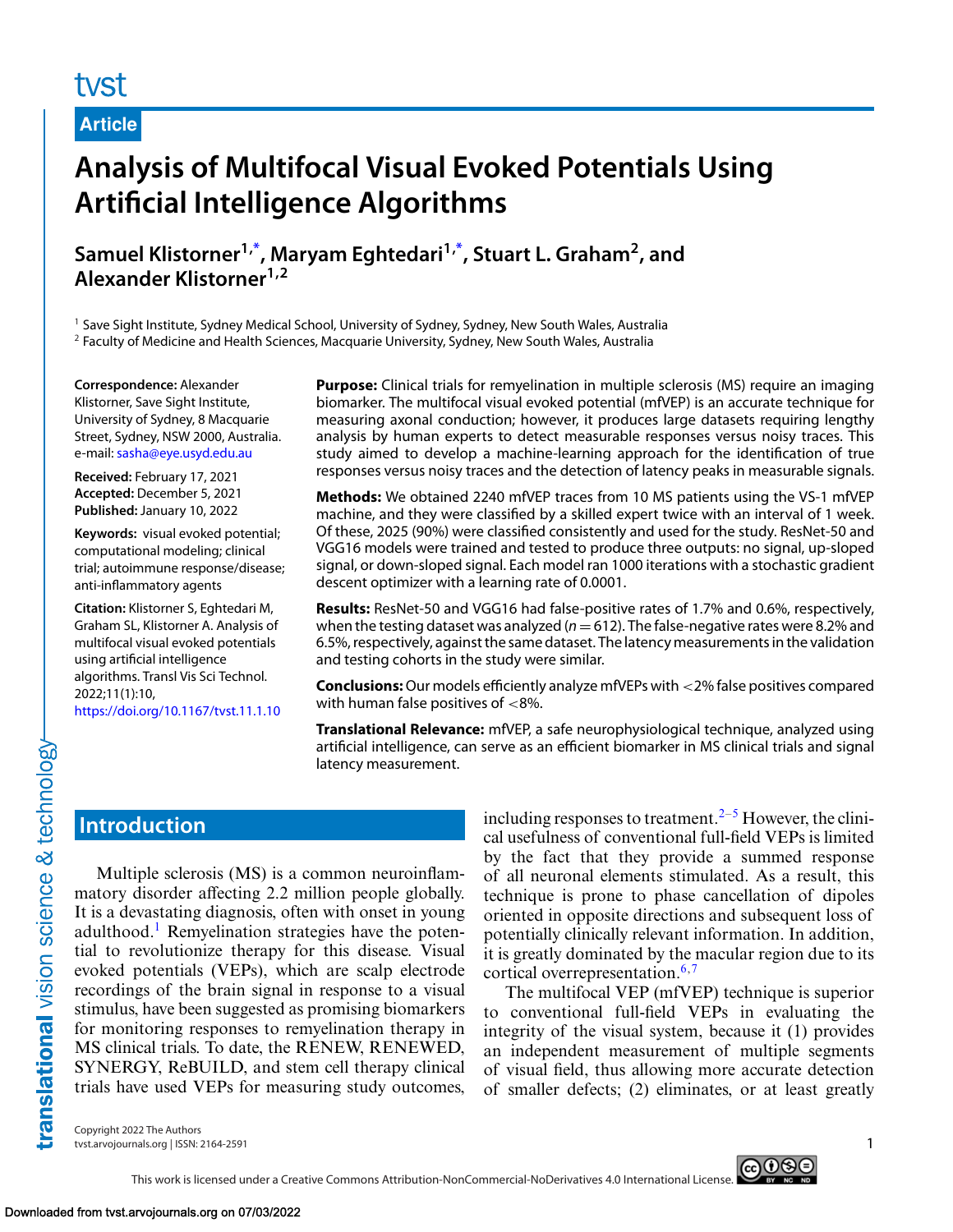<span id="page-1-0"></span>

**Figure 1.** (A) An example of the visual stimulus presented to the subjects. (B) An example of mfVEP responses for one eye (56 traces) across the vertical plane. (C) An example of no signal or a noisy signal. (D) An example of a down-sloped signal. (E) An example of an up-sloped signal.

diminishes, the dipole orientation cancellation effect; and (3) allows assessment of contribution from the more peripheral parts of the visual field.<sup>[6,8,9](#page-5-0)</sup> This advantage is due to simultaneous and independent stimulation of multiple locations of the visual field and recording across two perpendicularly oriented channels using four scalp electrodes.

The mfVEP, however, produces a large amount of data per patient (i.e., each mfVEP recording contains 224 individual traces), which, for accurate analysis of small changes, must be analyzed manually by skilled researchers. The analysis of data typically involves separation of noisy traces (which is a source of high variability) from true (readable) responses and the detection of latency peaks in the true responses. These tasks are onerous and require a high level of training and expertise. As the number of clinical trials and patients in trials grows, leading to larger datasets, the advent of a scalable alternative becomes vital for the speedy generation of results and the incorporation of mfVEPs into both trials and clinical practice. Artificial intelligence (AI) techniques are promising tools to overcome this barrier. Therefore, the aim of the current study was to develop a machine-learning approach for the identification of noisy traces (referred to here as "no-signal") versus measurable mfVEP responses (referred to here as "signal") and the detection of latency peaks in the signals (Fig. 1).

### **Methods**

Standard protocol approvals, registrations, and patient consents were obtained. The study was approved by University of Sydney and Macquarie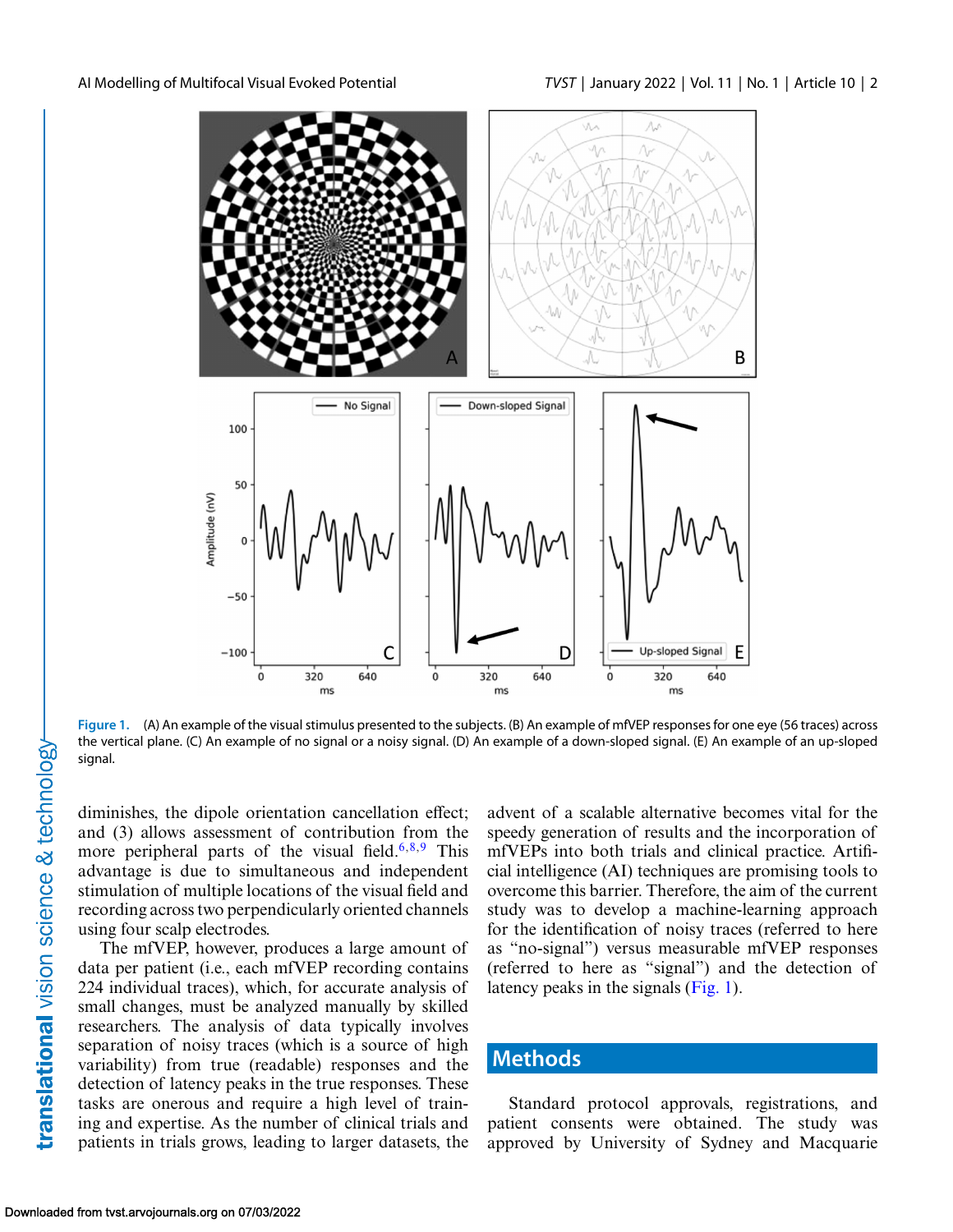University Human Research ethics committees and followed the tenets of the Declaration of Helsinki. Written informed consent was obtained from all participants.

#### **Subjects**

Ten consecutive patients with relapsing remitting MS, defined according to the revised McDonald 2010 criteria, and with a history of unilateral optic neuritis of more than 6 months were enrolled[.8](#page-5-0) All patients had visual acuity of  $\geq 6/12$ .

#### **MfVEP Recordings**

MfVEPs were recorded monocularly across vertical and horizontal planes using a Visionsearch (Sydney, Australia) system with standard stimulus conditions as described previously.<sup>9</sup> In brief, four gold-disc electrodes (Grass Instruments, West Warwick, RI) were used for bipolar recording with two electrodes positioned 4 cm on either side of the inion, one electrode 2.5 cm above, and another 4.5 cm below the inion in the midline. Electrical signals were recorded along two channels, measured as the difference between superior and inferior electrodes (vertical channel) and between the left and right electrodes (horizontal channel). Fifty-six segments per channel were generated: eight segments in the inner ring and 12 segments for each of the four outer rings [\(Fig. 1\)](#page-1-0). The size of the segments in individual rings was cortically scaled. In total for this study, 2240 mfVEP traces were analyzed. Data for the training and testing of AI networks was deliberately collected from three different sites, and the analyses were performed by different technicians.

The traces were classified manually twice, a week apart, by a skilled expert (AK) to separate traces with recognizable mfVEP responses ("signal") from noisy traces ("no-signal"), as well as to determine the latency peak of the signal. A signal was further classified into two different configurations: up-sloped or downsloped. This classification was used to identify the latency of the mfVEP response. The algorithm was based on the identification of positive peaks in cases of an up-sloped configuration of the main response or negative peaks in cases of a down-sloped configuration of the main response [\(Fig. 1,](#page-1-0) arrows). In order to ensure good quality of the data, only the segments that were consistently identified by the expert as signal or no-signal in both readings were further used in the study  $(Fig. 1)$ .

The images of the VEP traces were then used as input to the AI model. No augmentation, transformation, or signal processing was done to the images. The images of traces were divided into two sets: the first set (70% of images) was used for training and validation (training dataset), and the second set (30% of images) was used for testing (testing dataset). The training dataset was further split into 80% for training and 20% for validation. In order to test models against new data, we ensured that traces in the training and testing datasets were from different subjects.

#### **Model Description**

Two image-based models were tested: ResNet-50<sup>10</sup> and VGG16.[11](#page-5-0) An image-based model was used, as processing the two-dimensional (image) shapes of the mfVEPs closely represents the assessment done by human experts when determining signal versus no signal traces. The models have been proven to be effective in many image classification challenges in the computer science and medical fields. These models were loaded with pre-trained weights leveraging their image recognition detection network.

In this study, each trace was converted to a blackand-white image with a resolution of  $540 \times 400$  pixels. To feed the images into the models, the images were resized to 244  $\times$  244 pixels. The ResNet-50 model was adjusted to take the black-and-white image (rather than a red, green, and blue color image) and output three classes: no signal, up-sloped signal, or down-sloped signal. The VGG16 model input was not adjusted to black-and-white images. Each model ran 1000 iterations with a stochastic gradient descent optimizer, which was selected to have a learning rate of 0.0001. For the latency measurements, in the case of an upsloped signal, the coordination of the highest point marked the latency; in the case of a down-sloped signal, the coordination of the lowest point marked the latency. These were measured using simple statistical software across the training set  $(n = 1413)$  and the testing set  $(n = 613)$ ; the distribution of these result is presented [Figure 2.](#page-3-0)

In order to maintain high accuracy of longitudinal mfVEP analyses, and latency in particular, it is more important not to include noisy traces (which may introduce a high degree of variability) than to miss some of the true "signal" traces. Therefore, for the model to be successful, a low false-positive (FP) rate (i.e., noisy traces classified as real signal) is required. Conversely, a low false-negative (FN) rate (i.e., traces containing real signal but classified as noise), although still desirable, is far less crucial, as these rates are excluded from analyses and therefore do not affect progression results.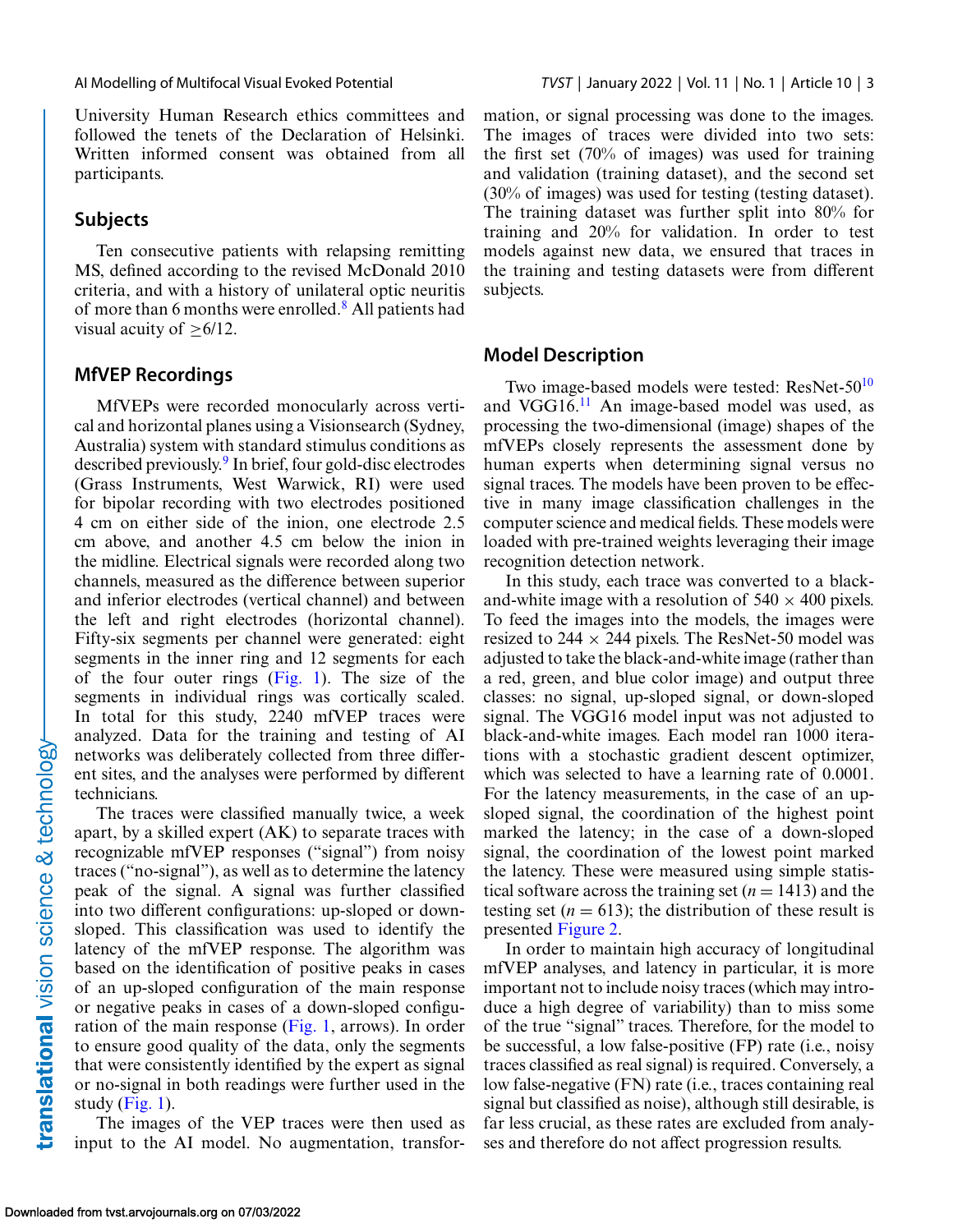<span id="page-3-0"></span>



**Figure 2.** Box plot demonstrating the distribution of latency between down-sloped and up-sloped signals for the training (*blue*) and testing (*orange*) datasets. The lower edge of the box represents the 25th percentile, and the upper edge represents the 75th percentile. The notch is the median. Whiskers are a maximum length of 1.5 <sup>×</sup> interquartile range. *Circles* represent outliers.

#### **Results**

A total of 2240 mfVEP segments were classified twice with an interval of 1 week. Of these, 2025 (or 90%) were classified consistently (i.e., as up-sloped signal, down-sloped signal, or no signal) on both occasions (Table 1). In addition, for cases classified as "signal," the peak was detected in the same location at each reading. These traces were used for training and testing of our AI models. The remaining 215 images were excluded from the study due to discrepancies between the two readings (Table 1). Models were trained using 1413 mfVEP traces (1157 for training, 256 for validation) and tested using the 612 remaining mfVEP traces, of which 249 were originally classified by an expert as "signal" (126 up-sloped signals and 123 down-sloped signals) and 363 as "no signal." A confusion matrix was generated for each of the models for the testing cohort ( $n = 612$ ) for ResNet-50 and VGG16 [\(Table 2\)](#page-4-0).

Both models demonstrated relatively low rates of FN cases (a situation when down-slope or up-slope signals are classified as "no signal"): 8.2% and 6.5% for ResNet-50 and VGG16, respectively. More importantly, both models displayed very low FP rates ("no signal" classified as either an up-sloped or a downsloped signal): 1.7% and 0.6% for ResNet-50 and VGG16, respectively.

Both models also performed well in distinguishing between up-sloped and down-sloped Signals. Thus, of the 126 up-sloped signals, both ResNet-50 and VGG16 produced similar results in the validation set, with 103 (81.7%) and 113 (89.7%) correct classifications, respectively. Of the 123 down-sloped signals, 114 and 111 were correctly classified by ResNet-50 and VGG16, resulting in accuracies of 92.7% and 90.2%, respectively. However, by applying a precision metric to ResNet-50 and VGG16, we can see that the detection of up-sloped signals was 97.1% for ResNet-50, and it was 99.1% for VGG16. Similar results were obtained for down-sloped signals, with precision of 97.4% and 99.1%, respectively. Neither of the models misclassified the direction of the slope (e.g., up-sloped classified as down-sloped); all misclassification of signal data could be attributed to signals being classified as no-signal (i.e., FNs). Figure 2 demonstrates similar widespread distributions of latency values for both the training and testing datasets for down-sloped signals and upsloped signals, indicating the presence of signals with both normal and delayed latency.

### **Discussion**

In this study, we present an approach to the automatic interpretation of mfVEP signals using AI that can provide a rapid and accurate separation of noisy responses from reliable signals, thus enabling change analysis in longitudinal follow-up. This is important, as the mfVEP is one of the few tools available to monitor the state of nerve myelination. Remyelination of chronically demyelinated white matter represents a promising strategy in the treatment of MS. Such an approach offers the potential to prevent accelerated axonal degeneration of damaged (demyelinated) axons from inflammatory mediators and immune effector cells and to restore conduction velocity.<sup>[12–](#page-5-0)[14](#page-6-0)</sup> The validation of remyelinating therapies, however, is hampered by the current lack of consensus

**Table 1.** Classification of Traces by Human Expert (*N* <sup>=</sup> 2240 Total Images)

| Classification                                                 | Percent (%) |      |
|----------------------------------------------------------------|-------------|------|
| Classified as signal first round but no-signal second round    | 5.8         |      |
| Classified as no-signal first round but as signal second round | 3.8         | 84   |
| Classified the same between first and second rounds            | 90.4        | 2025 |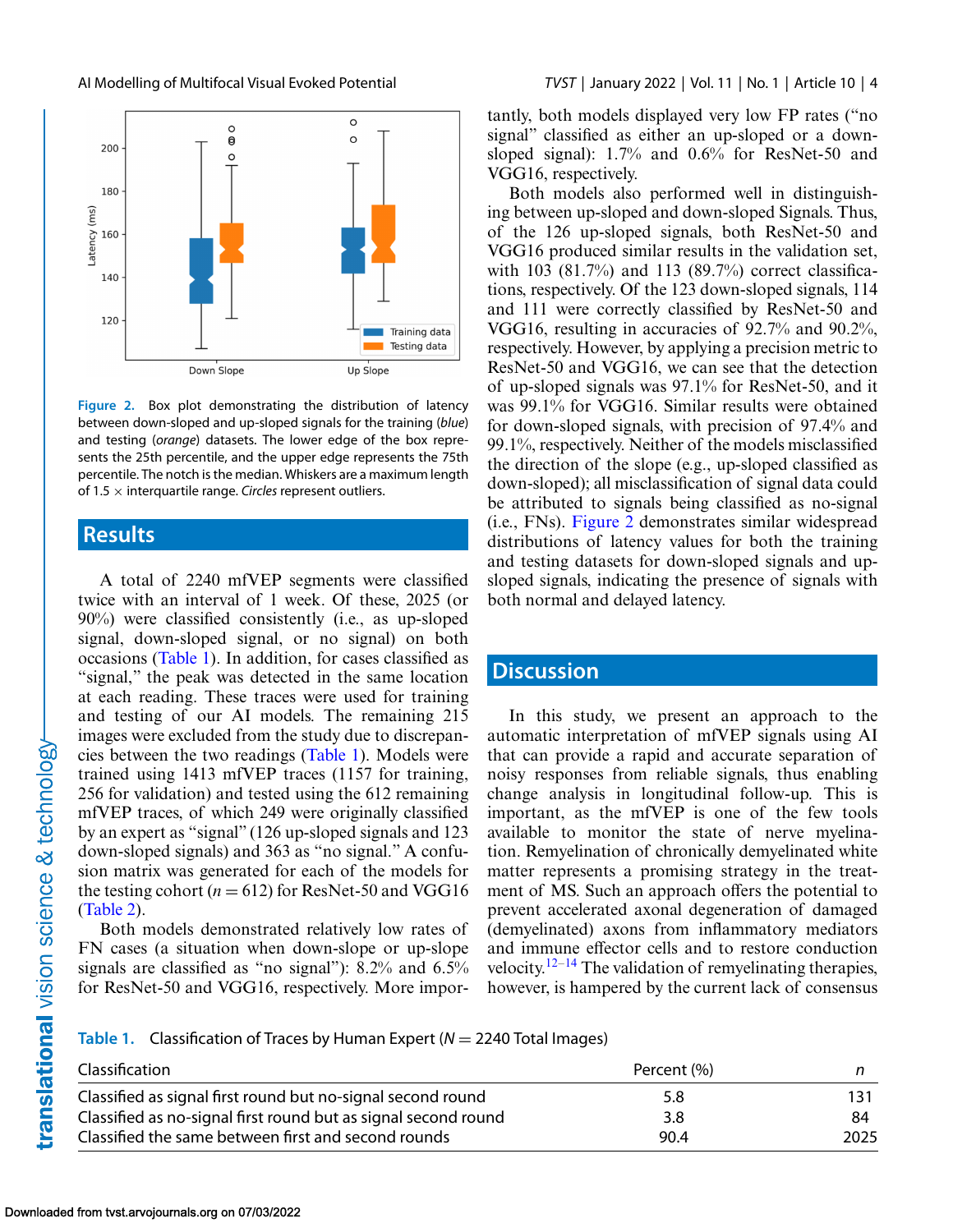|                           | Predicted   | Predicted        | Predicted          |       |
|---------------------------|-------------|------------------|--------------------|-------|
| <b>Classification</b>     | No-Signal   | Up-Sloped Signal | Down-Sloped Signal | Total |
|                           |             | ResNet-50, n (%) |                    |       |
| Actual no-signal          | 357 (98.3)  | 3(0.8)           | 3(0.8)             | 363   |
| Actual up-sloped signal   | 23(18.3)    | 103 (81.7)       | O                  | 126   |
| Actual down-sloped signal | 9(7.3)      | 0                | 114(92.7)          | 123   |
| Total                     | 389 (63.6)  | 106 (17.3)       | 117(19.1)          | 612   |
|                           |             | $VGG16, n$ (%)   |                    |       |
| Actual no-signal          | 361 (99.4)  | 1(0.02)          | 1(0.02)            | 363   |
| Actual up-sloped signal   | 13(10.3)    | 113 (89.7)       | 0                  | 126   |
| Actual down-sloped signal | 12(9.8)     | 0                | 111 (90.2)         | 123   |
| Total                     | 386 (63.07) | 114 (18.6)       | 112 (18.3)         | 612   |

<span id="page-4-0"></span>

on use of imaging biomarkers for remyelinating trials, particularly considering the moderate effect of potential remyelinating drugs.<sup>15</sup> Although there are a number of promising therapies, reliable imaging biomarkers for myelin repair remain to be identified. However, evoked potentials and, particularly, mfVEPs due to their ability to directly estimate the speed of axonal conduction are highly sensitive and very accurate quantitative measures of de-/remyelination in both experimental and clinical settings.<sup>[2,3,](#page-5-0)[16–18](#page-6-0)</sup> Although accuracy of VEP measurement and latency, in particular, is essential for monitoring optic nerve function (considering the small degrees of change observed in remyelination trials<sup>3</sup>), the vast amount of mfVEP data typically collected in human clinical trials and manual techniques utilized for latency measurement make it susceptible to error.

AI has been increasingly used in the field of biomedical image analysis. In the current study, we have tested the capability of two image-based AI models to correctly identify the presence of measurable mfVEP traces and separate them from noisy (i.e., unreliable) traces in a group of treated MS patients, among whom we would expect to find both normal and reduced amplitude responses, as well as changes in latency. The patients were therefore representative of the typical clinical scenario where a range of responses may be encountered, even across the field of one recording.

In order to compare AI to human performance, we initially evaluated the ability of an experienced mfVEP analyst to separate identifiable traces with visible responses from noisy (no-signal) traces. The experienced mfVEP reader had an error rate of just below 10%. From an accuracy point of view, it is more important not to overestimate positive responses (not to identify noisy traces as true signals) than to categorize true responses as noise and lose some data. For this reason, when the AI classification was being performed we aimed for a smaller false positive rate  $(>5\%)$  at the expense of increased FN responses  $(>10\%)$ .

In general, both models demonstrated a high level of precision in identifying measurable traces when the testing dataset was analyzed. False-positive and falsenegative rates were well within the expected range  $\left($  <5% and 10%, respectively). The strong performance of the AI models with regard to achieving results comparable to those of an experienced human analyst is encouraging, particularly considering the time saved when an AI algorithm performs the classification. For example, it takes 20 to 30 minutes to thoroughly analyze mfVEP data for an eye, but the time required for AI to perform the same task is 1 minute. The detection of latency using AI networks to identify the slope of the main signal also demonstrated excellent performance, with no misclassification in the testing dataset.

To the best of our knowledge, this is the first study to propose such an approach for analyzing mfVEPs and its use in clinical practice for MS.  $Qiao<sup>19</sup>$  $Qiao<sup>19</sup>$  $Qiao<sup>19</sup>$  described a deep learning technique based on the VGG19 model that demonstrated an accuracy of 90.6% when analyzing data from patients with suprasellar tumors. In our study, both models demonstrated high precision of over 97% for signal detection and a FP rate of less than 2%. Given that the traces were recorded using different operators at different sites, the result of classification is not site (or operator) specific; however, the same model of mfVEP machine (OV-1) was used to obtain all of the recordings. Hence, it remains to be seen how well the algorithm will perform when applied to data collected using different models of mfVEP machines.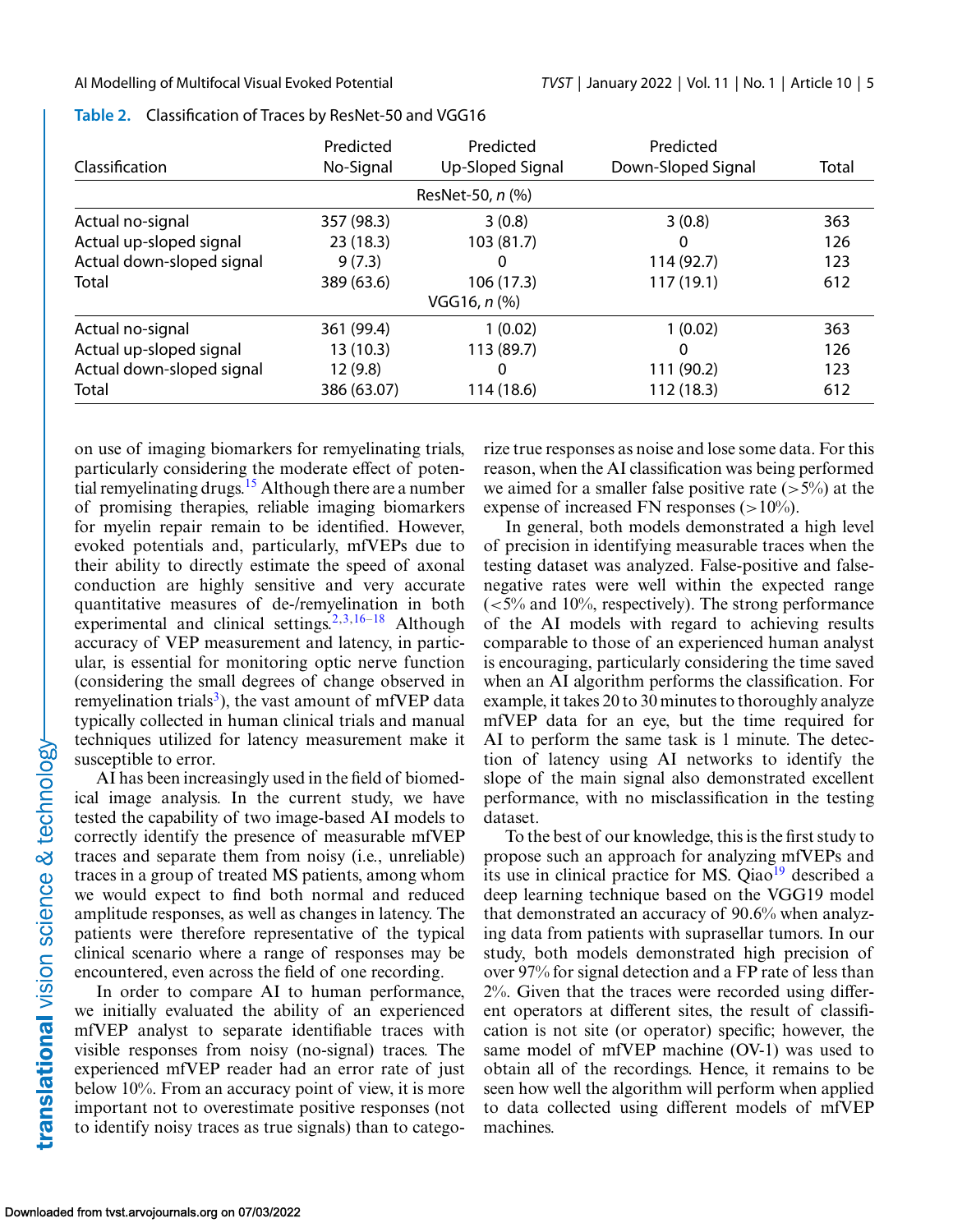The primary aim of the current study was to identify and remove noisy (unmeasurable) mfVEP traces from the analysis of the latency progression. Because MS patients are known to exhibit the entire range of mfVEP waveforms, data from normal controls were not required in this modeling. However, the current approach can now be applied to a population of normal subjects to determine the overall specificity of mfVEP.

Both models proved to be efficient algorithms in detecting mfVEPs and were able to efficiently replicate or outperform a human. The processing times for both models were similar. However, as demonstrated in [Table 2,](#page-4-0) VGG16 has higher acuity in detecting true signals and maintained a low FP rate. As discussed earlier, this is an important point when considering correct latency measurements and subsequent applications in clinical decision making; thus, the authors recommend that this model be used in clinical trials versus ResNet-50. As a future direction for this study, an AI model processing one-dimensional numerical data could be considered to complement the findings from our study, which used image-based, twodimensional AI modeling of mfVEPs.

In conclusion, the application of AI to mfVEP analysis to separate true traces from those contaminated by noise and to identify latency peaks proved to be accurate, reliable, and efficient. It opens up new possibilities for using mfVEPs as biomarkers in clinical trials of remyelinating agents, as these will monitor latency changes over time. $\frac{9}{9}$  This tool can be used in clinical practice and provide a fast and relatively lowcost assessment of the remyelinating capacity of new therapies in  $MS<sup>20</sup>$ 

### **Acknowledgments**

Supported by grants from the National Multiple Sclerosis Society (RG4716A6/3), the Sydney Eye Hospital Foundation, the Claffy Foundation, and Sydney Medical School Foundation (K6602/RY285).

Disclosure: **S. Klistorner**, None; **M. Eghtedari**, None; **S.L. Graham**, None; **A. Klistorner**, None

\* SK and ME contributed equally to this work.

## **References**

1. Wallin MT, Culpepper WJ, Nichols E, et al. Global, regional, and national burden of multiple

<span id="page-5-0"></span>AI Modelling of Multifocal Visual Evoked Potential *TVST* | January 2022 | Vol. 11 | No. 1 | Article 10 | 6

sclerosis 1990–2016: A systematic analysis for the Global Burden of Disease Study 2016. *Lancet Neurol*. 2019;18:269–285.

- 2. Cadavid D, Balcer L, Galetta S, et al. Safety and efficacy of opicinumab in acute optic neuritis (RENEW): A randomised, placebo-controlled, phase 2 trial. *Lancet Neurol*. 2017;16:189– 199.
- 3. Green AJ, Gelfand JM, Cree BA, et al. Clemastine fumarate as a remyelinating therapy for multiple sclerosis (ReBUILD): A randomised, controlled, double-blind, crossover trial. *Lancet*. 2017;390:2481–2489.
- 4. Plemel JR, Liu W, Yong VW. Remyelination therapies: A new direction and challenge in multiple sclerosis. *Nat Rev Drug Discov*. 2017;16:1–18.
- 5. Connick P, Kolappan M, Crawley C, et al. Autologous mesenchymal stem cells for the treatment of secondary progressive multiple sclerosis: An openlabel phase 2a proof-of-concept study. *Lancet Neurol*. 2012;11:150–156.
- 6. Alshowaeir D, Yiannikas C, Klistorner A. Multifocal visual evoked potential (mfVEP) and patternreversal visual evoked potential changes in patients with visual pathway disorders: a case series. *Neuroophthalmology*. 2015;39:220–233.
- 7. Klistorner A, Fraser C, Garrick R, Graham SL, Arvind H. Correlation between full-field and multifocal VEPs in optic neuritis. *Doc Ophthalmol*. 2008;116:19–27.
- 8. Klistorner AI, Graham SL, Grigg JR, Billson FA. Multifocal topographic visual evoked potential: improving objective detection of local visual field defects. *Invest Ophthalmol Vis Sci*. 1998;39:937– 950.
- 9. Klistorner A, Chai Y, Leocani L, Albrecht P, Aktas O, Butzkueven H. Assessment of opicinumab in acute optic neuritis using multifocal visual evoked potential. *CNS Drugs*. 2018;32:1159–1171.
- 10. He K, Zhang X, Ren S, Sun J. Deep residual learn[ing for image recognition.](http://doi.org/arXiv:1512.03385v1) *arXiv*. 2015, arXiv:1512. 03385v1.
- 11. Simonyan K, Zisserman A. Very deep convolutional networks for large-scale image recognition. arXiv. 2015, [arXiv:1409.1556v6.](http://doi.org/arXiv:1409.1556v6)
- 12. Bruck W, Kuhlmann T, Stadelmann C. Remyelination in multiple sclerosis. *J Neurol Sci*. 2003;206:181–185.
- 13. Kornek B, Storch MK, Weissert R, et al. Multiple sclerosis and chronic autoimmune encephalomyelitis: a comparative study of axonal injury in active, inactive and remyelinated lesions. *Am J Pathol*. 2000;157:267–276.